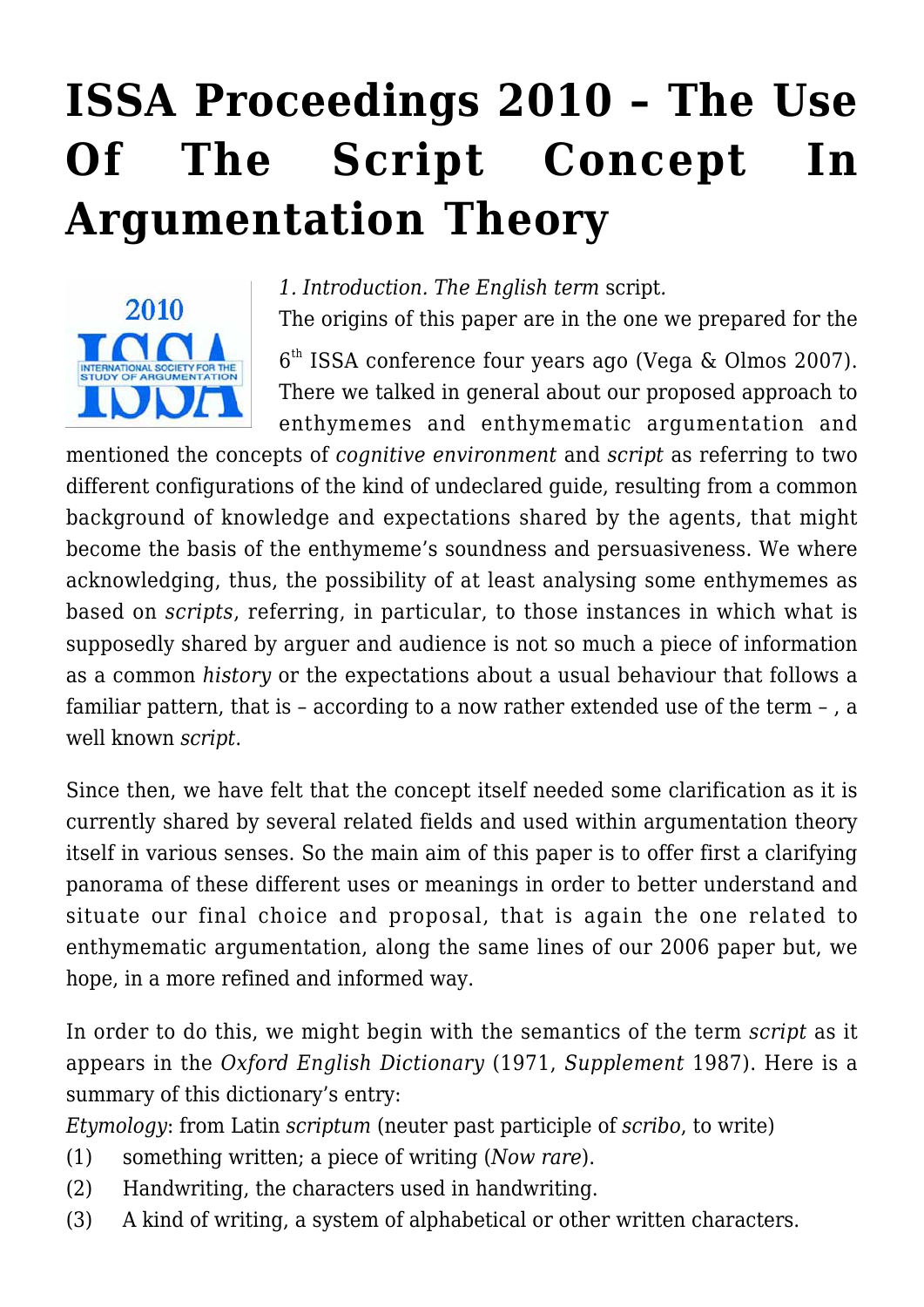(4) *Law.* "The original or principal instrument where there are part and counterpart" (*script* and *rescript*)*.*

(5) In theatrical parlance, short for Manuscript (Written '*script*), the text used.

(5b) The typescript of a cinema or television film; the text of a broadcast announcement, talk, play or other material.

(5c) *Tranf.* In *Social Psychology*. The social role or behaviour appropriate to particular situations, esp. of a sexual nature, that an individual absorbs through his culture and association with others.

- (6) An examinee's written answer paper or papers.
- (7) An assistant to the film director.

We have first the proper and original sense of the term  $(1)$  - merely something written – of which (2) and (3) are rather immediate derivations. In (4) and (6) we find particular but non problematical applications of the original sense in fields familiarly associated with official writings: the legal and the educational contexts. Curiously enough, the now obsolete and rather attractive legal opposition between *script* and *rescript* could have been exploited in argumentation theory, but as far as we know, it hasn't. Nowadays, though, the most extended and recognized meaning of *script* is the one developed in (5) and (5b) where the term has become specialized in cases in which we do not just have something written but, we could say, something "pre-written when used", pre-written by someone and then uttered/enacted by others in contexts where such thing naturally happens (theatre, film, broadcasting). Sense (7) derives from sense (5) as referred, metonymically, to the person professionally taking care of the *script* in filmmaking.

But, as could be suspected, our theoretical interest is mainly centred on the *transferred* meaning labelled (5c). The *Dictionary* picks up here the use extensively made by social and cognitive psychologist of the term *script* in order to describe/explain such kind of behaviour (not necessarily discursive) in which we recognize a sequence pattern that's been socially or culturally acquired. The term *script* looses, in this metaphoric use, its *textual* character while its *sequential* or *procedural* meaning is emphasized. There is, additionally, another kind of "transfer" here as, in this case, there is no recognized *author* of the sequence and it is life in society itself that provides it through social learning or endo-culturation.

This kind of transferred meaning of the term *script* was first developed by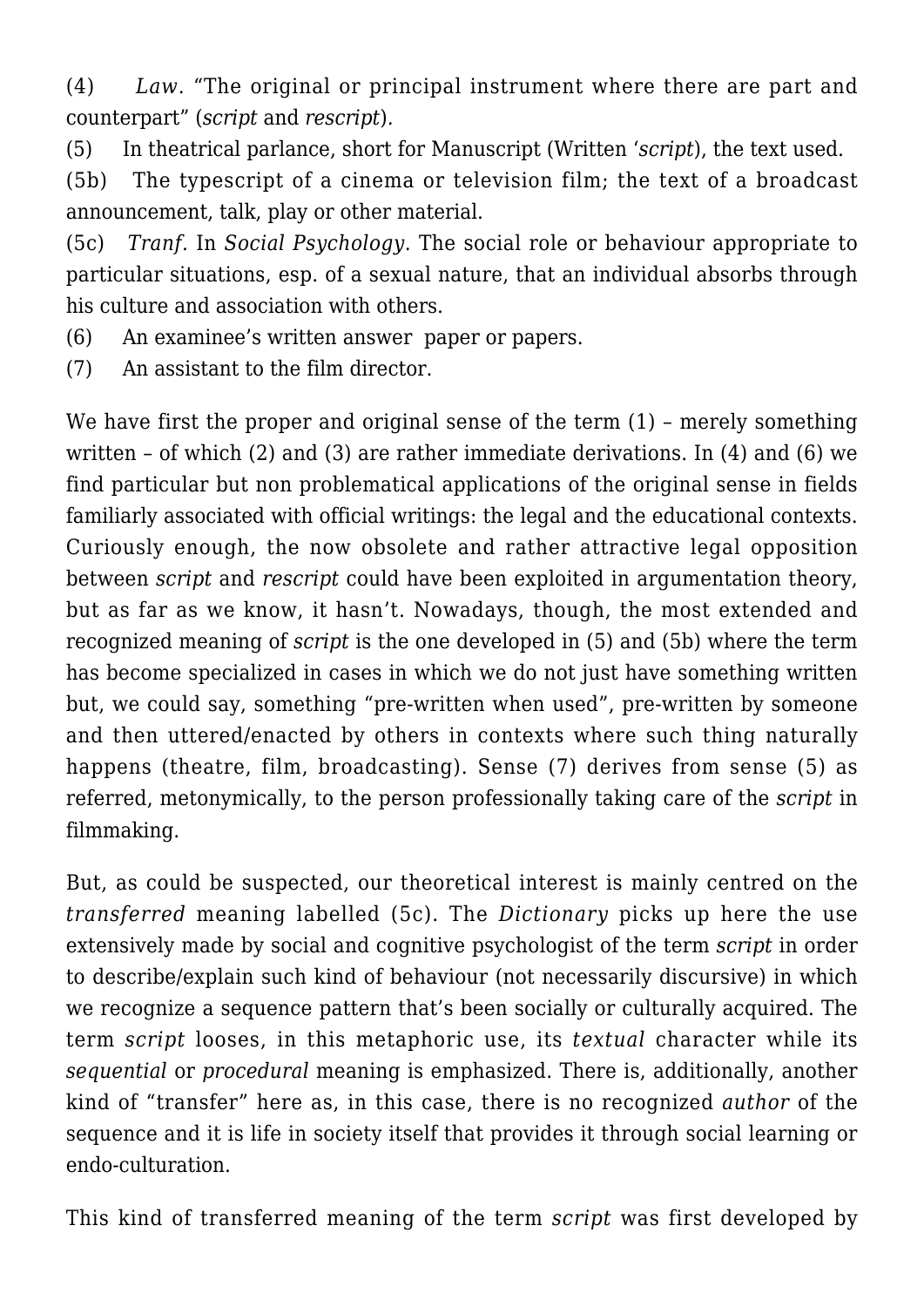psychologist J. H. Gagnon and W. Simon in 1968 as an adequate concept to deal with sexual behaviour (thus the *Dictionary*'s remark in (5c)): "All human sexual experience is scripted behaviour. Without the proper elements of a script that defines the situation, names the actors, and plots the behaviour little is likely to happen [...] The scripts we bring to such (interpersonal) encounters are most typically non sexual". These same authors suggested the generalization of a such use of the term in their well know and widely read 1973 book, *Sexual Conduct: the Social Sources of Human Sexuality*: "The term *script* might properly be invoked to describe virtually all human behaviour in the sense that there is very little that can in a full measure be called spontaneous". But it was the work of R. C. Shank and R. P. Abelson, *Scripts, plans, goals and understanding: An inquiry into human knowledge structures* (1977) that modelled the way it was going to be understood and developed in cognitive psychology.

For Shank and Abelson *plan* and *script* represent elements of an individual's acquired knowledge that establish procedural links between necessities or goals and lines of action. Whereas *plan* is used for general knowledge about the adequacy between means and goals, *script* represents detailed knowledge associated with a particular situation, a repeated recognizable sequence that may become a social standard and, in its strongest sense and most extreme cases, may even become a ritual. In Shank and Abelson's work, the term refers thus to a cognitive structure that is hypothesized as being behind one's stereotyped behaviour. We act thus because we have acquired the corresponding knowledge about standard behaviour in standard situations. Again, there is no *author* of the script here, but just actors (enactors) who generally would not be able not give a proper account as to how they have learned it. Shank and Abelson's proposal was extremely successful and has been, ever since its publication, repeatedly quoted and extensively used within related fields. We can mention, for example C. Bicchieri's recent book on the nature of social norms where she claims that social norms are embedded in such cognitive structures as *schemes* and *scripts* (Bicchieri 2006, Ch. 2).

There is, nevertheless, a final twist in this story that, in our opinion, has become the source of some confusion. The close relationship between cognitive psychology and artificial intelligence (AI) studies has led to the widespread use of the term *script* also in this second field where it has acquired the much more concrete meaning of a "structure that represents procedural knowledge". More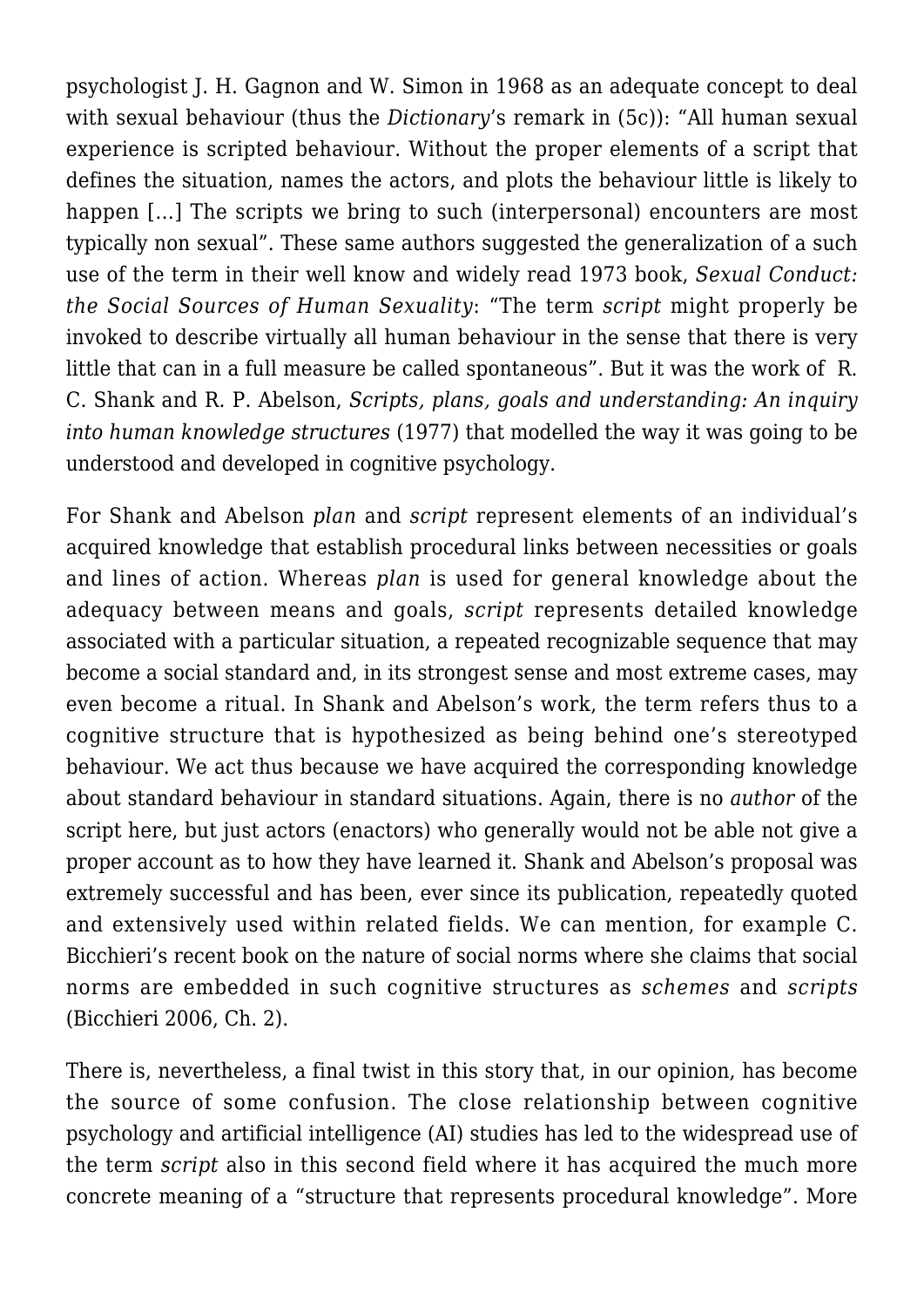concrete because, here, such structures are no more hypothesized operations of the mind nor unidentified "parts" of the brain but materially and symbolically well determined entities. In particular, they are usually written (in some format) lists of instructions creating a *program*. In computation, thus, a *script* is defined as a "mini-application or part of a program – usually a text file – containing a set of directions which perform the automatization of certain tasks" (*Wikipedia*). So in AI studies and computation it seems that we have reached a conjunction of two previously diverging meanings: the psychological sense of "procedural knowledge" together with the original sense of "something written" (a program). And here we have again the figure of the author, a person or a group of people that have done the writing.

With this wide panorama in mind, we can now explore our own field, argumentation theory, in order to take a look at the various ways in which the term *script* has appeared to different theorist as a suitable concept to be fruitfully applied in the understanding of argument. We have identified at least three different uses which we will describe in the following sections and which, we claim, should not be mistaken.

## *2. The concept of* script *in Computer Supported Collaborative Learning (CSCL)*

The first use of the term *script* we have to review is related to computation studies and the application of ICTs to education. Within the field of what is currently called Computer Supported Collaborative Learning (CSCL) the term *script* appears once and again (Kollar *et al.* 2003) with the concrete meaning already mentioned in the previous section, that of a computer program which is, in this case, usually made explicit and visible to the users – the pupils working in collaboration – and which contains directions and prompts for a closely guided collaborative educational process. *Script* is used here as referring both to the computer program and to the educational sequence performed by the learners prompted by it.

The relationship between this use of *script* and argumentation studies comes from the fact that the desired emphasis on collaboration is also inducing a parallel accent on argumentation as it is in the process of questioning, criticising and justifying what is learned among the learners that such collaboration takes place. A. Weinberger, an important author in this field, has written about the different effects of what he calls *social* and *epistemic cooperation scripts* on collaborative knowledge construction (Weinberger 2003). For Weinberger, speaking in general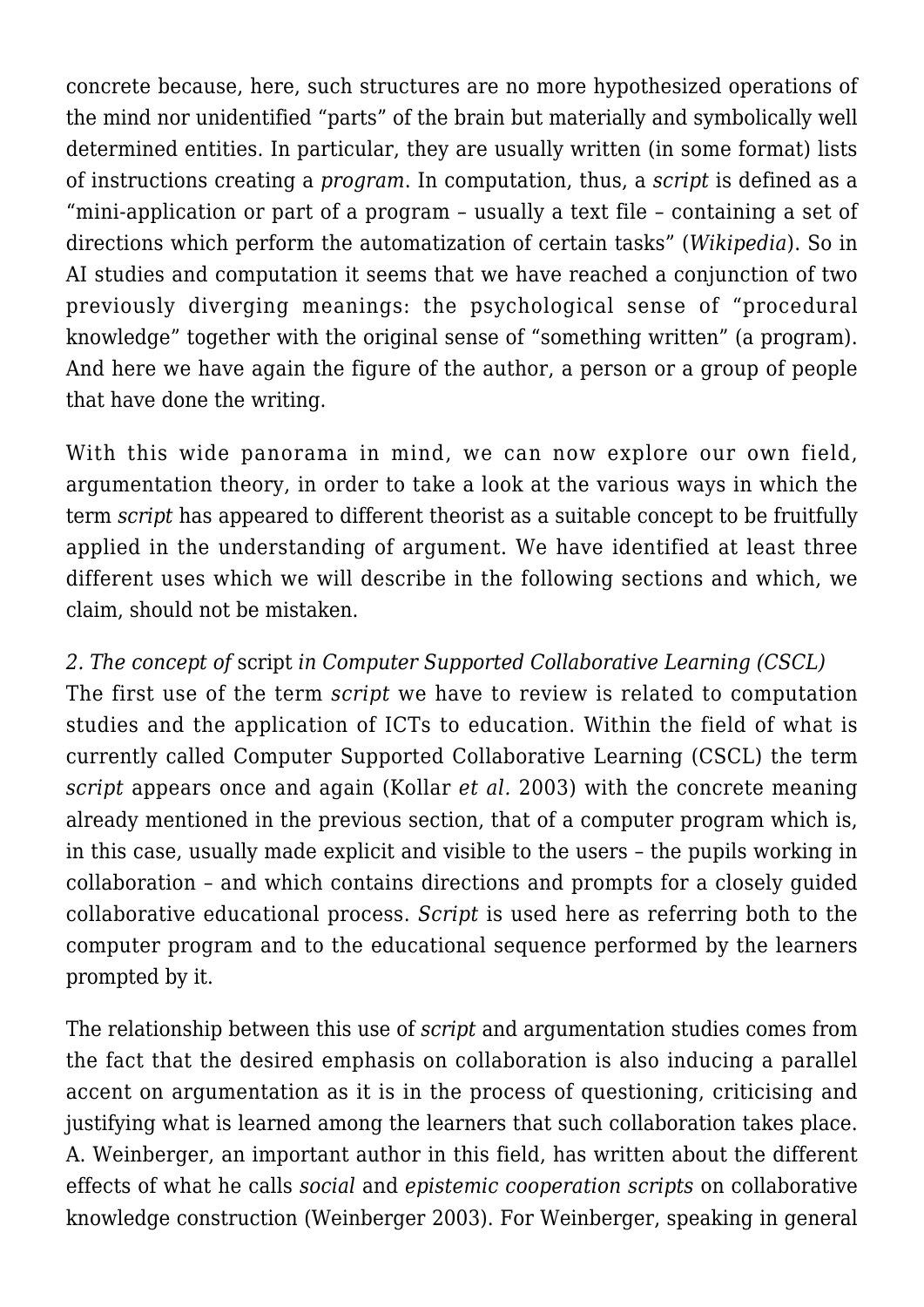terms, "the underlying principles of script approaches are to *specify*, *sequence*, and *assign* activities to collaborative learners", but he also establishes a useful distinction between more traditional *epistemic* scripts, structuring the basic tasks assigned to the learners as such (discussion and commentary of the educational contents), and *social* scripts, with instructions as to how to face these tasks and how to interact in collaboration (good practices). Weinberger and his collaborators (Weinberger *et al.* 2005) offer the following example of this distinction in the case of a group of students learning "attribution theory" in collaboration by examining a case study: *Table 1. Epistemic script prompts of study 1*

Case information, which can be explained with the attribution theory

Relevant terms of the attribution theory for this case

Does a success or a failure precede this attribution?

Is the attribution located internally or externally?

Is the cause for the attribution stable or variable?

Does the concerned person attribute himself/herself, or does another person attribute?

Prognosis and consequences from the perspective of the attribution theory

Case information which cannot be explained with the attribution theory

*Table 2. Social script prompts of study 1*

Prompts for the constructive critic

These aspects are not yet clear to me

We have not reached consensus concerning these aspects

My proposal for an adjustment of the analysis is

Prompts for the case analyst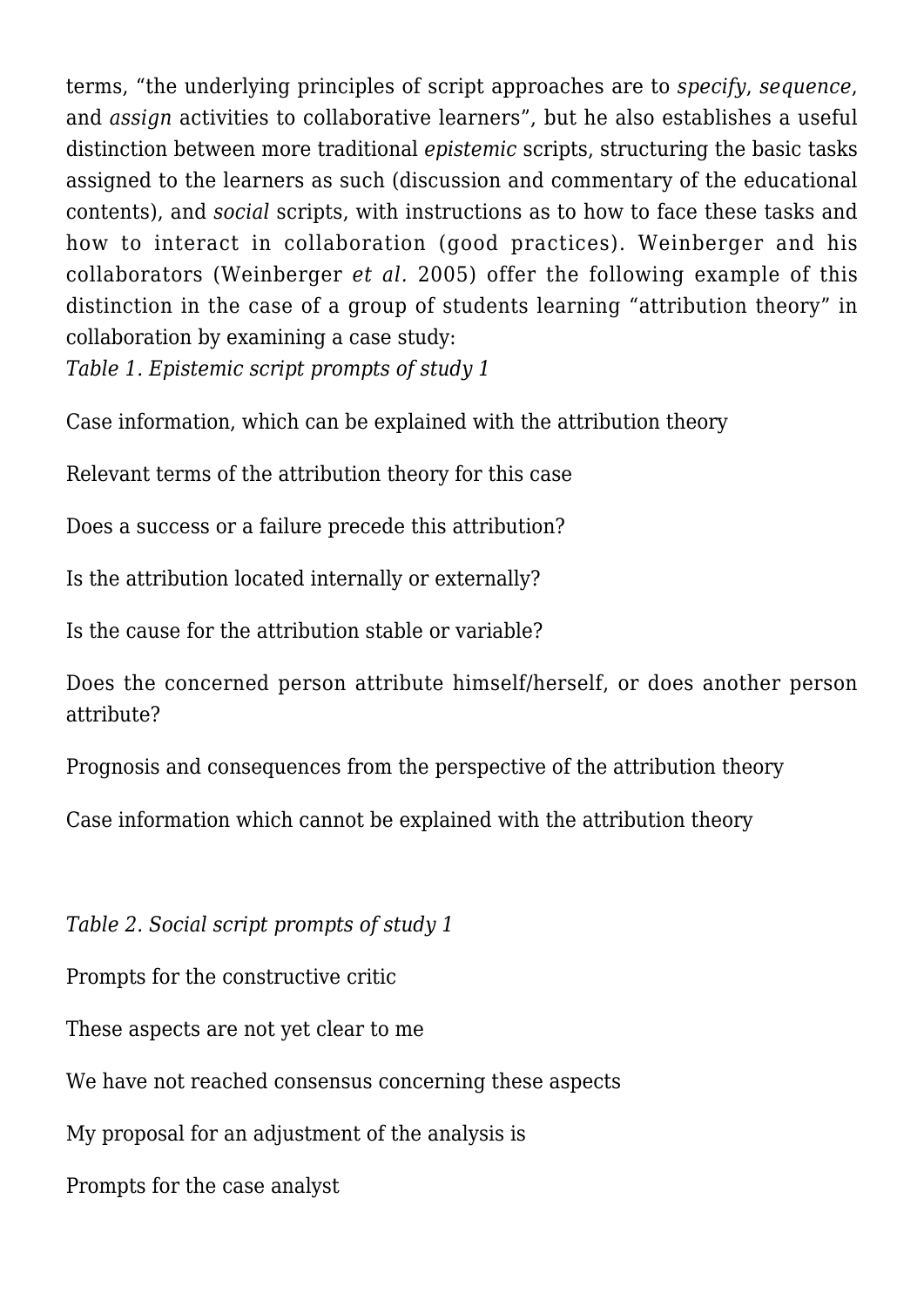Regarding the desire for clarity

#### Regarding our difference of opinion

### Regarding the modification proposals

As we can see, the *epistemic* script has to do with knowledge clarification and justification, the traditional tasks of scientific learning, whereas the *social* script emphasises communication, familiarity with the matter learned and effective persuasion and thorough agreement between collaborative learners. The important thing for us here is that the conclusion of Weinberger and his coauthors in this study is that "social scripts (that have to do with conversation, interaction and argumentation) work better than epistemic ones in collaborative learning". Moreover, *epistemic* scripts may constraint too much the way learners are supposed to acquire their knowledge. They represent an excessively "guided" process that might restraint individual capabilities.

This conclusion in favour of the development of *social* scripts has led these authors to get deeper into issues as the importance, for collaborative learning in general, of acquiring, at some point, adequate argumentation skills. So in some other paper (Weinberger *et al* 2005b) they talk about the particular *scripts* used not in learning any possible matter but in learning argumentation skills proper. And here they resort to what's available in computerized argumentation programs, where arguing is usually reduced to the acquisition and manoeuvring of argumentation schemes: either classical argumentation models (S. Toulmin's, for example) and schemes (D. Walton's) in the case of "single arguments" or, alternatively, sequence models for an argumentative interchange and discussion in dialectic settings. In both cases the learners are provided with a visual interface in which they have to fill up the blank spaces making a contribution that corresponds to a certain label: *e.g.* warrant, backing, etc., in the first option; argument, counterargument, integration, in the second one.

In all these cases, though, as already mentioned, the *script* is provided by the educators and their availability has nothing to do with social immersion. The "procedural knowledge" represented in such cases is the knowledge of the teacher as to the best way for the students to learn something. The *script* is a single, concrete, and fixed entity that might be refined by subsequent insight by committed pedagogues, but that does not present the interesting flexible and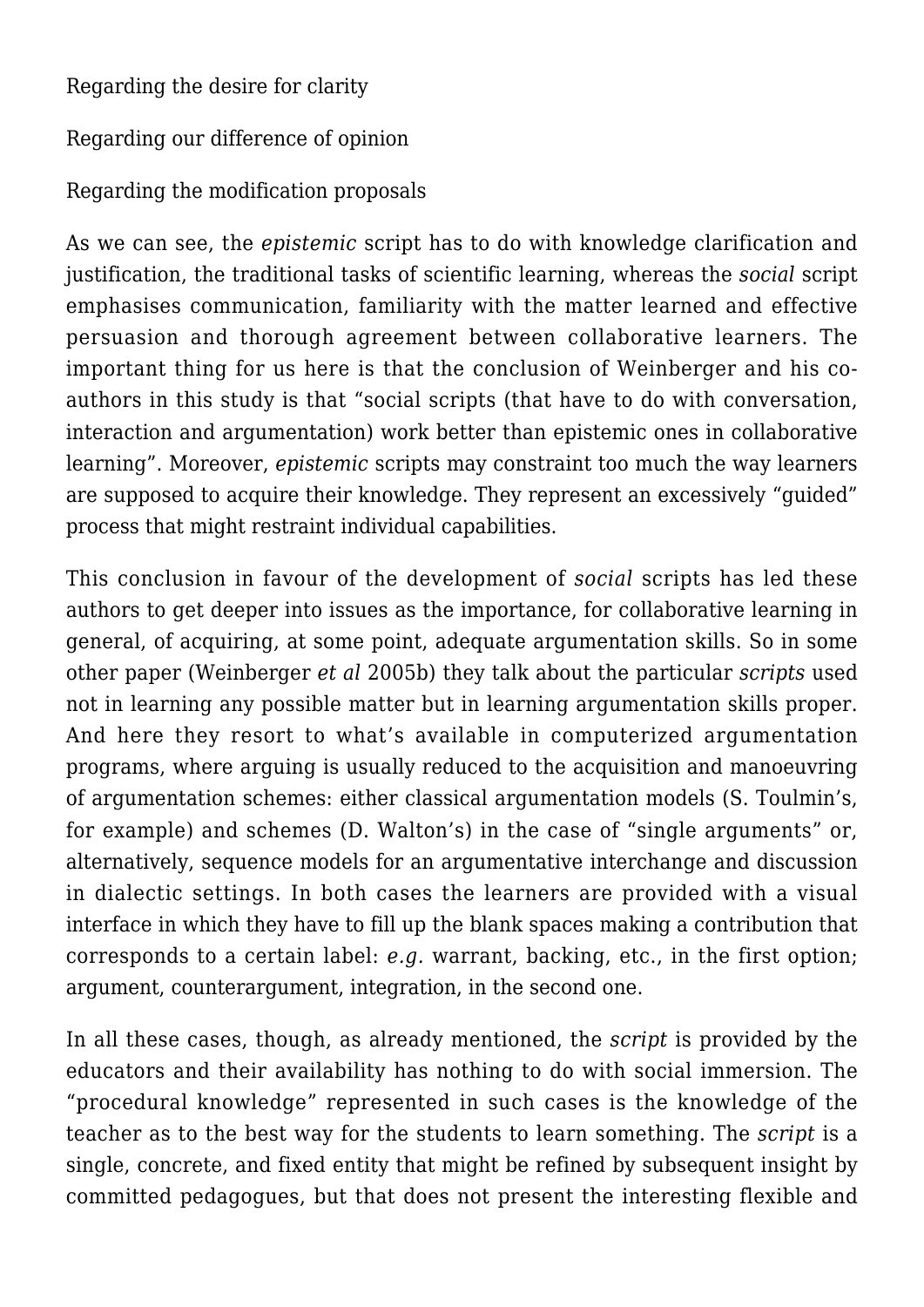plastic aspects of their socio-psychological counterparts. Although Weinberger's conclusions about the importance of *communicative* and *argumentative* scripts for collaborative learning might be of interest to argumentation scholars, this particular use of the *script* concept cannot be considered a real contribution to argumentation theory.

#### *3. Argumentative interaction as* script *enactment*

The second use we are to review of the term *script* in argumentation and related fields is almost the reverse of the first one. Whereas in the case of CSCL studies we were dealing with a particularly constrained and schematic *script* approach – in relation with the proposals of cognitive and social psychology –, in the following case, the use of the *script* concept tries to capture the widest possible sense of the term in what becomes probably and excessively "loose" approach.

In a 1992 paper entitled "Characteristics of Arguing from a Social Actor's perspective", P. J. Benoit advanced the proposal that arguing itself should be redefined as the enactment of a socially shared *script* common to arguer and audience. This author tried to oppose, thus, other alternative characterizations of arguing as "taking part in a language game" or "performing a speech act" and maintained that her approach helped focusing on the *interactive* aspects of argumentation. Arguing would be, according to this proposal, "a socially recognizable activity responding to the predictions and expectations of the social agents involved and related to a shared system for organizing experience and refer to it in discourse". This, for her, could be best characterized as the enactment of a *script*.

Of course arguing, in its many different variants, is something we can learn and acquire through social experience and, as such – as *e.g.* "standard behaviour in a restaurant", which is Shank and Abelson's classical example – could be conceptualised as a case of following a learned *script*. But if we go back to Abelson's mature work (Abelson 1981) we can see his attempt to differentiate script theory from other approaches to behaviour as habit-theory and role-theory. "Role-theory", he says, "tends to emphasize the web of social and institutional expectations constraining social performances, whereas a script-based theory is anchored in individual cognitive structures that my or may not mesh with the performance expectations of others" (Abelson 1981, p. 724).

What Benoit is trying to do with her "global ascription" of the *script* term to the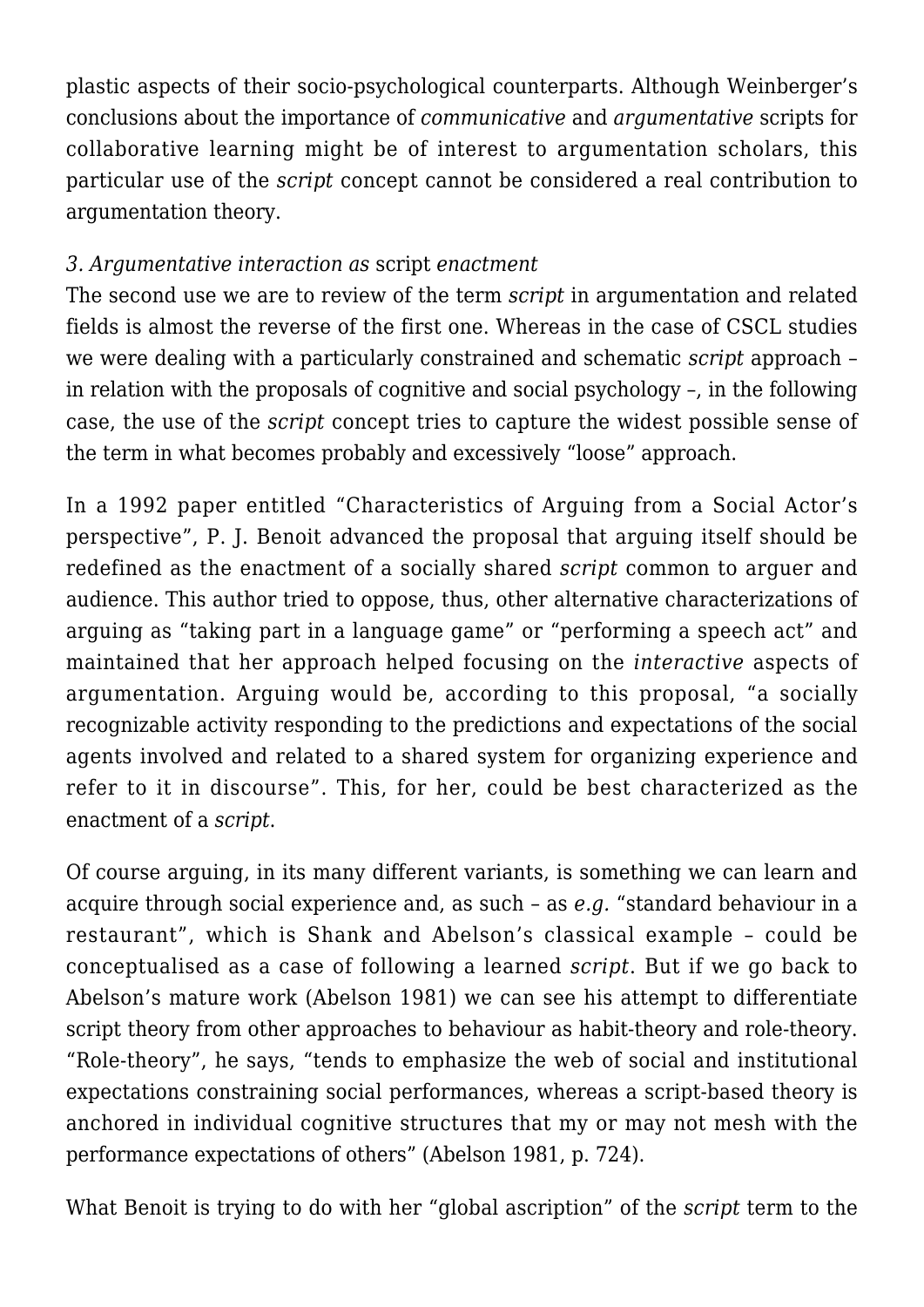very complex, variegated, and constitutively multi-agent case of the activity of arguing could be better accomplished, in our opinion, with the use of a broader, richer term, as Abelson's "role-theory" or still better, in our opinion, "practice theory" (Rouse 2007). Rouse, for example, has defended the relevance of a normative – as opposed to a rule-governed or regularity-exhibiting – conception of practices in terms of "accountability to what is at issue and at stake in a practice", his main argument being that such a conception would allow us to understand practices and their normativity "without having to posit stable meanings, rules, norms, or presuppositions underlying the manifest diversity of social life". The use of the term *practice* and its plural *practices* as referring to the different variants of arguing, mediated by institutional settings, would allow us a better characterization of the interactive aspects of the argumentation processes. Even Benoit's wording when defining arguing as "a socially recognizable activity responding to the predictions and expectations of the social agents involved" responds to what could be better called a *social practice* than a *script*.

Moreover, in the already mentioned paper (Abelson 1981), Abelson differentiates between the psychological use of the *script* concept as ascribed either to *cognitive structures* or to *performative structures*. Although he admits and describes both uses in psychology, it is our opinion that the term works better in the cognitive case, as representing what has been acquired by a person through socialized but individual experiences and which is shared not in an absolute but in a partially overlapping way with other members of her same social group. For us, it is not so important that the *script* would be *enacted* at some point, something that would always be mediated by the particular situation and complicated by the many factors involved, as that it would be *retrieved* in some way from our stock of cognitive tools and probably reconstructed each time from past experiences.

Our suggestion is, therefore, to save the term *script* for an *individual*, though, of course, more or less shared, *cognitive structure*, sequential or narrative in contents (as opposed to other cognitive elements); a structure memorized in our minds and closely related to our individual, albeit socialized, learning experiences and retrieved (or reconstructed each time) for different purposes. Let us avoid, we suggest, both the loose understanding of the *script* term as describing complex, multi-agent, social behaviour and the restricted schematic idea of a fully pre-determined guide provided by others. Of course we are not saying that these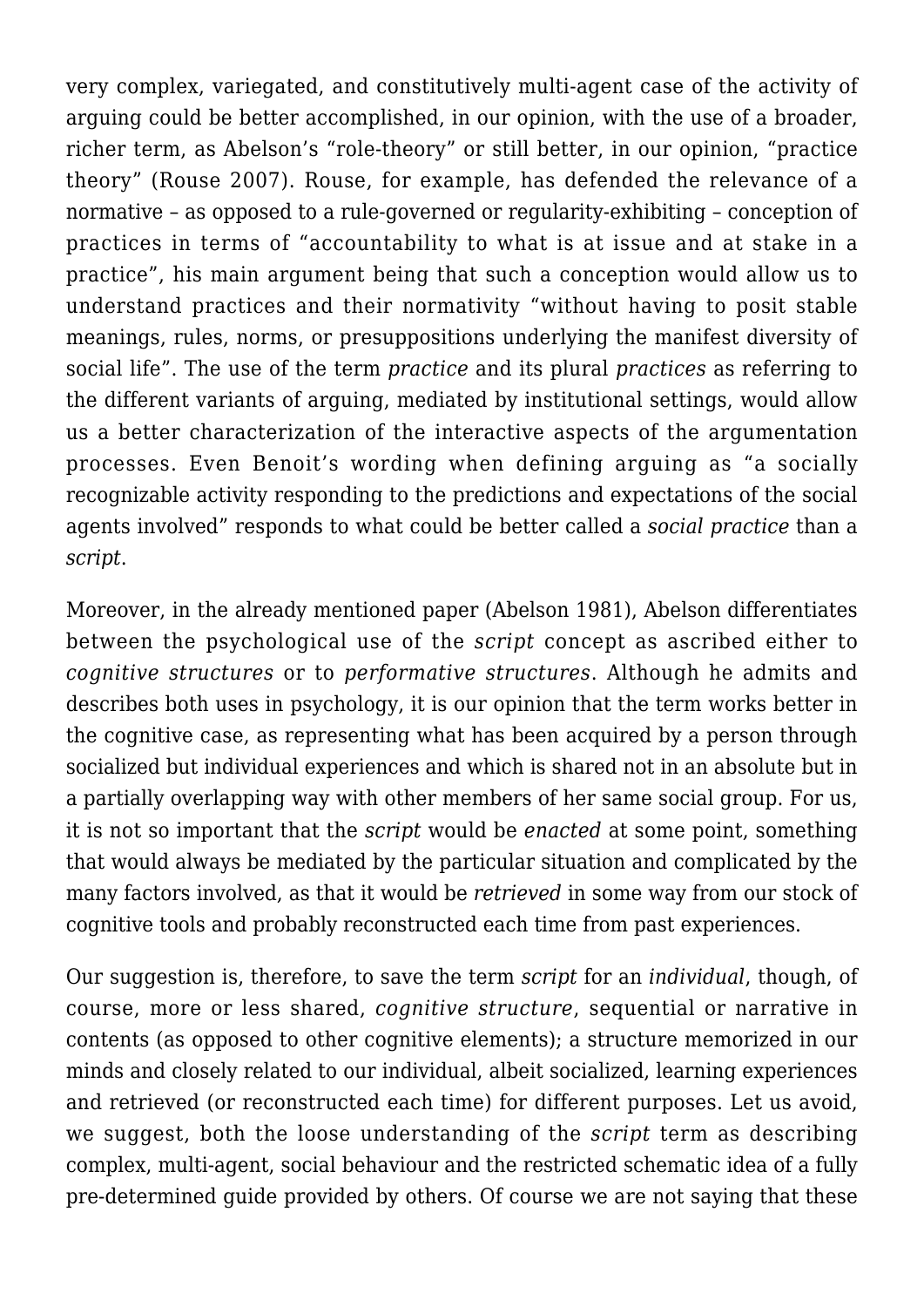uses are wrong or do not respond to the semantics of the term *script*. On the contrary, what we have called the schematic meaning, widespread in computer science, is evidently closer to script's proper sense and presents a nearer analogy to the parlance of the performative arts. But the proposal of a rather metaphoric use of the term, as made by the social and cognitive psychologists in the 70's, is so attractive that we feel it could give place to very interesting results in different fields and, as we will see, also in argumentation studies.

#### *4. The* script *as a cognitive structure involved in enthymematic argumentation*

In our opinion, something very much like what's suggested in the previous section could be accomplished following the path of D. Walton's proposal, as made in a 2001 paper entitled "Enthymemes, common knowledge and plausible experience" – and re-exposed again, in 2008, "The three bases for the enthymeme: a dialogical theory". Here, Walton talks about *common knowledge* as one of six possible basis/criteria on which enthymemes may be founded and characterizes this *common knowledge* as "plausible presumptions about the ways things can be generally expected to go in a kind of situation that would (presumably) be familiar to anyone reading/listening to the argument" (Walton 2001, p. 101). He then adds that these plausible presumptions and reasonable expectations are based on "a background body of familiar and expected ways of doing things shared by speakers and hearers – *scripts* to use the term coined by Shank and Abelson" (Walton 2001, p. 109-110). This is finally, the use of the *script* concept as inherited from psychological studies that we would like to emphasize as more interesting and fruitful within argumentation theory; but, nevertheless we'll mention three points on Walton's approach that we feel could be improved and lead to a still better exploit of this concept.

First, Walton keeps repeating that this *common knowledge* is no proper knowledge really, but *plausibility*. In his own 2008 paper, he is somewhat more careful and specifies "it is no knowledge *in the philosophical sense*". Walton is referring here to the well known, mainstream epistemological definition of knowledge as a successful term, *i.e.* as "true, justified belief". He is very conscious, though, about the inadequacy of this concept of knowledge for argumentation theory, a field in which we deal with defeasible, arguable and in any case in-process-of-justifying knowledge. He himself, together with Godden (Walton & Godden 2007), tried to build an improved account of such concept in a paper explicitly entitled "Redefining knowledge in a way suitable for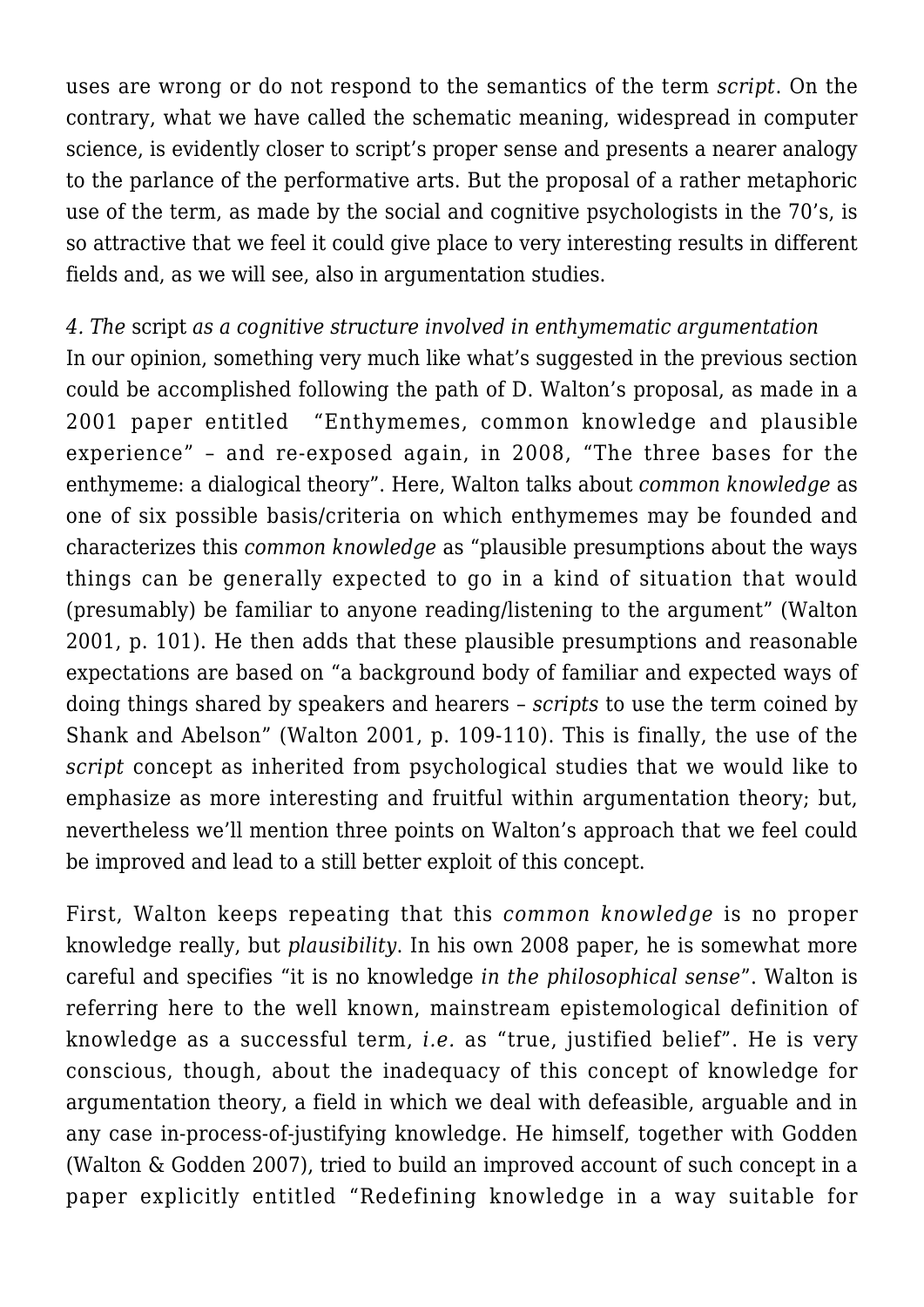argumentation theory". Our comment here is that we could probably avoid this difficulty by leaving aside an either fully successful or even a more defeasible but equally static concept of knowledge as-a-product, and by concentrating on a more operative approach to knowing as-an-activity. *Scripts* or other kinds of revisable ways of retrieving our stock of available information would be *cognitive structures* operative in cognitive processes regardless of their epistemological status.

Our second observation is that Walton is not really careful enough in assigning a precise meaning to his compound concept of "common knowledge understood as *script*" as something well differentiated from other criteria/basis for enthymemes. Thus, the non-exhaustive list of informal criteria for enthymemes, as given in his 2001 paper (Walton 2001, p. 96) goes as follows: 1) common knowledge; 2) position of the speaker; 3) custom, habit, normal ways; 4) conceptual links; 5) assumptions of practical reasoning and 6) innuendo and conversational implicature.

It is number 1) that is associated with *scripts* throughout the paper, but we must say that number 3) represents likewise something very close to what is usually retrieved in a script format, according to social psychologists. Moreover, the innuendo mentioned in 6) seems to be more a way of presenting partial information than a differentiated kind of basis for enthymematic argumentation. The effective reconstruction by the audience of an argument presented in an innuendo format could well be analysed as based on a standard narrative or *script* which the arguer trusts her audience to share, at least in its relevant aspects.

There is also an attempt in Walton's work to associate *scripts* with *plausible generalizations* as if a script was finally something like an aggregate of such plausible generalizations which are represented as statements predicting a *reasonable expectation* for a certain clause, other clauses given. But here we perceive a kind of atomism that might be negative for the fruitful exploitation of the *script* concept in our context if, finally, all we end up with is a bunch of plausible generalizations instead of something more complex as a partially common narrative whose main advantage is to evoke a more intricate game of expected relationships that might work in slightly different ways in each member of the audience (according to their different personal experiences) and yet be equally effective with many of them. So our proposal here is that we keep and exploit the overall sequential – though not necessarily linear – character of *scripts*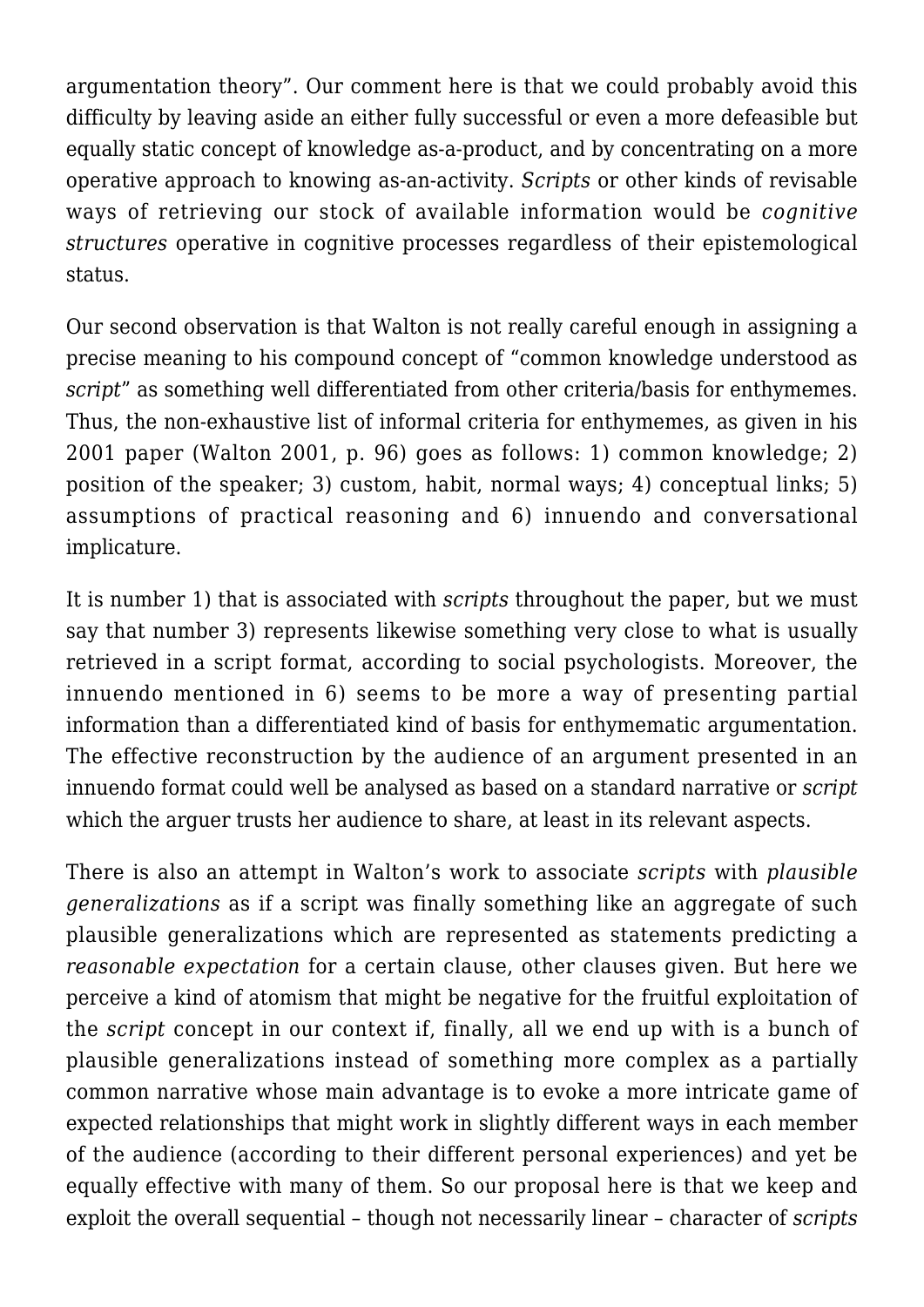so that such concept would not be alluded to in describing any punctual likelihood but just used when the likelihood involved has to do with a more complex, particularly sequential and narrative setting. In this sense, the typical enthymematic argumentation based on a script would be, for us, one in which the likelihood or unlikelihood of a claim or a group of claims is supported by framing it into a narrative sequence (typically incomplete) so that the audience may retrieve from their own cognitive stock a suitable script to match it.

A final remark regarding this problem of clarification of the concept of *script* as used by Walton comes from the observation that he mentions AI studies and their use of the term *script* at several points (Walton, 2001, p. 93; p. 101) as something unproblematic and equally relevant to his approach as Shank and Abelson's conception, something that, as we have already seen, might cause some confusion.

Our third and more substantial point has more to do with the overall perspective adopted by Walton in his approach to argument studies in general and enthymemes in particular. His account favours what we may call the individual viewpoint of the arguer, ideally recovered by the analyst. He would like to be able to analyse and to complete the enthymeme that is in the arguer's mind and is very concerned with the problem of identifying her *used assumptions* as something different from the *needed assumptions* dictated by a too charitable reconstruction of the argument. For him, it seems, the only relevant *script* involved is the *script* effectively evoked by the speaker that must be grasped as such by the audience. But, from a more rhetorical, more *audience related* account of the enthymeme, as the one advanced by C. Tindale, for example (Tindale 1999; 2004), for whom the enthymeme is the kind of argument that necessitates the collaboration and coauthorship of the audience for its very existence, the effectively *used assumptions* would be those *retrieved* by the audience which, in our case, could be more or less overlapping *scripts* related to the different learning experiences of the individuals present in the audience.

The final idea we would like to offer is that it is precisely such flexible character of the *script* structure, as used by social and cognitive psychologists, that makes it so attractive and theoretically interesting for us. We could be dealing with a concept that is not so restricted as the term used in computer science, because it does not refer to something provided by others and "ready made" but has been learned through different living experiences and is, at the same time, more or less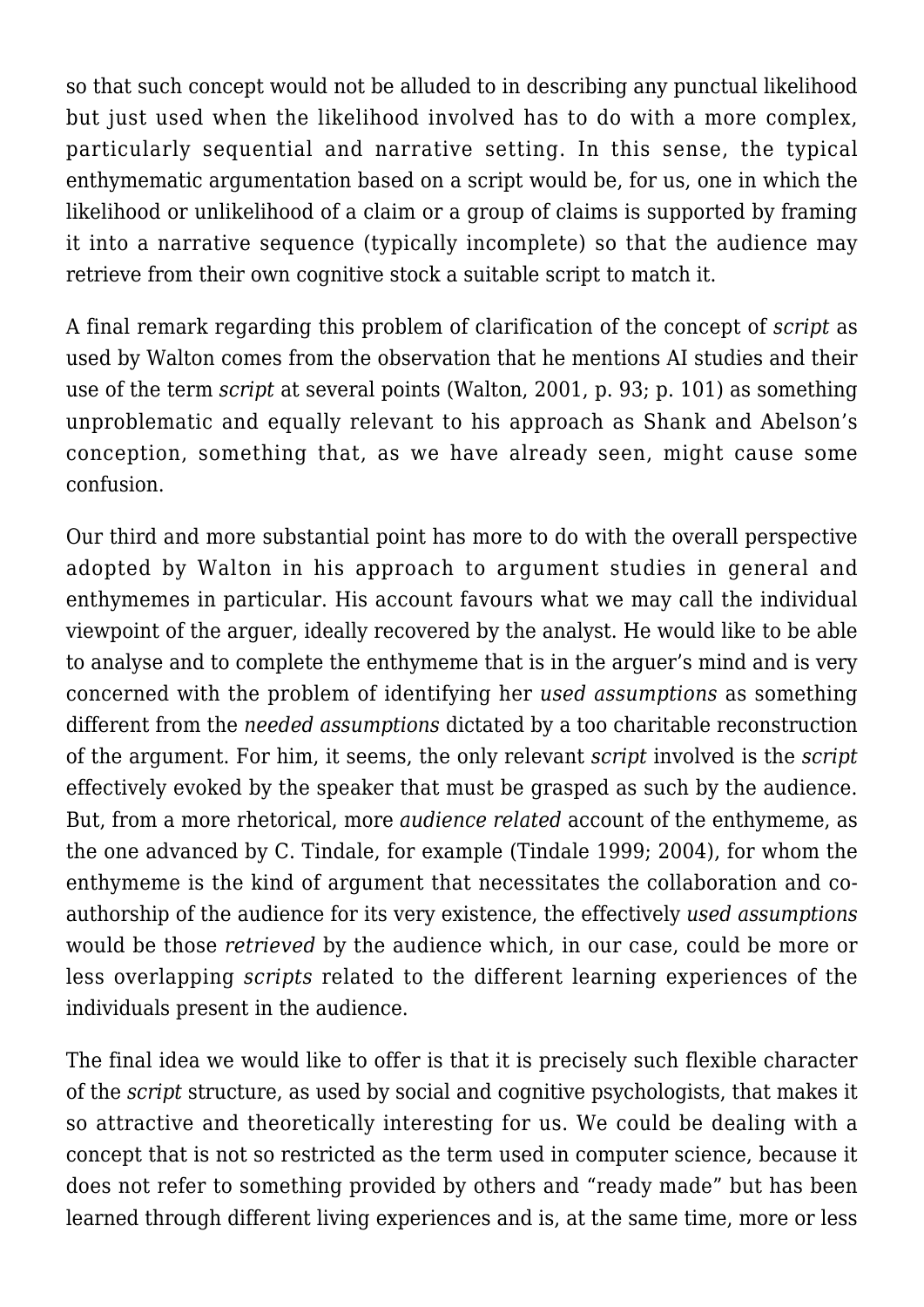shared by those belonging to the same society. On the other hand, we could count on a rather precise type of individually owned *cognitive structure* that might determine individual behaviour but that should not be confused with a multi-agent practice or performance as is the socially situated activity of arguing – as, to our view, happens in Benoit's suggestion.

Such a balanced sense of the *script* term might finally help better an *audience related* conception of the enthymeme than it really helps Walton's own account, where the script gets confused with other types of *hidden assumptions*. A *script*based enthymeme would be successful as long as it is capable of evoking some kind of narrative setting, in principle shared by the individuals in the audience – at least a high percentage of them –

but, at the same time, learned through personal experience in a non fully explicit way, and so capable of adopting slightly different patterns, slightly different sequences, most of them, in the arguer's hope, compatible with the proposed argumentation. Within this approach, enthymematic argumentation based on socially acquired scripts would be taking advantage of the enormous possibilities of being able to be successful in front of a very diverse audience whose members, in this case, are not required to share a very precise and particular "missing premise", but just to be able to retrieve, from all their personal stock of learned experience, an approximately matching narrative.

This persuasive possibility is usually widely present (and duly exploited) in the evaluation of evidence in legal cases, as the experimental works of Pennington and Hastie on decision making (1986, 1988) have pointed out. These authors present a model for evidence evaluation in which cognitive representations of the evidence in the form of stories are produced, showing that subjects spontaneously tend to evaluate evidence in a legal judgment task by constructing an explanatory representation in the form of a narrative story. A more theoretically committed approach is the one represented by the work of Wagenaar, van Koppen and Crombag (1993 [1992]) on the role that "anchored narratives" – narratives that are sufficiently anchored in reality and experience – play within the psychology of criminal evidence. Bex *et al.* (forthcoming) finally try to clarify the panorama of evidence evaluation distinguishing between two approaches to reasoning with evidence, one argument-based and one story-based. As they think that both kinds of reasoning occur and are likewise relevant in most cases, they support a hybrid model that is the theoretical basis of their software formalization of evidence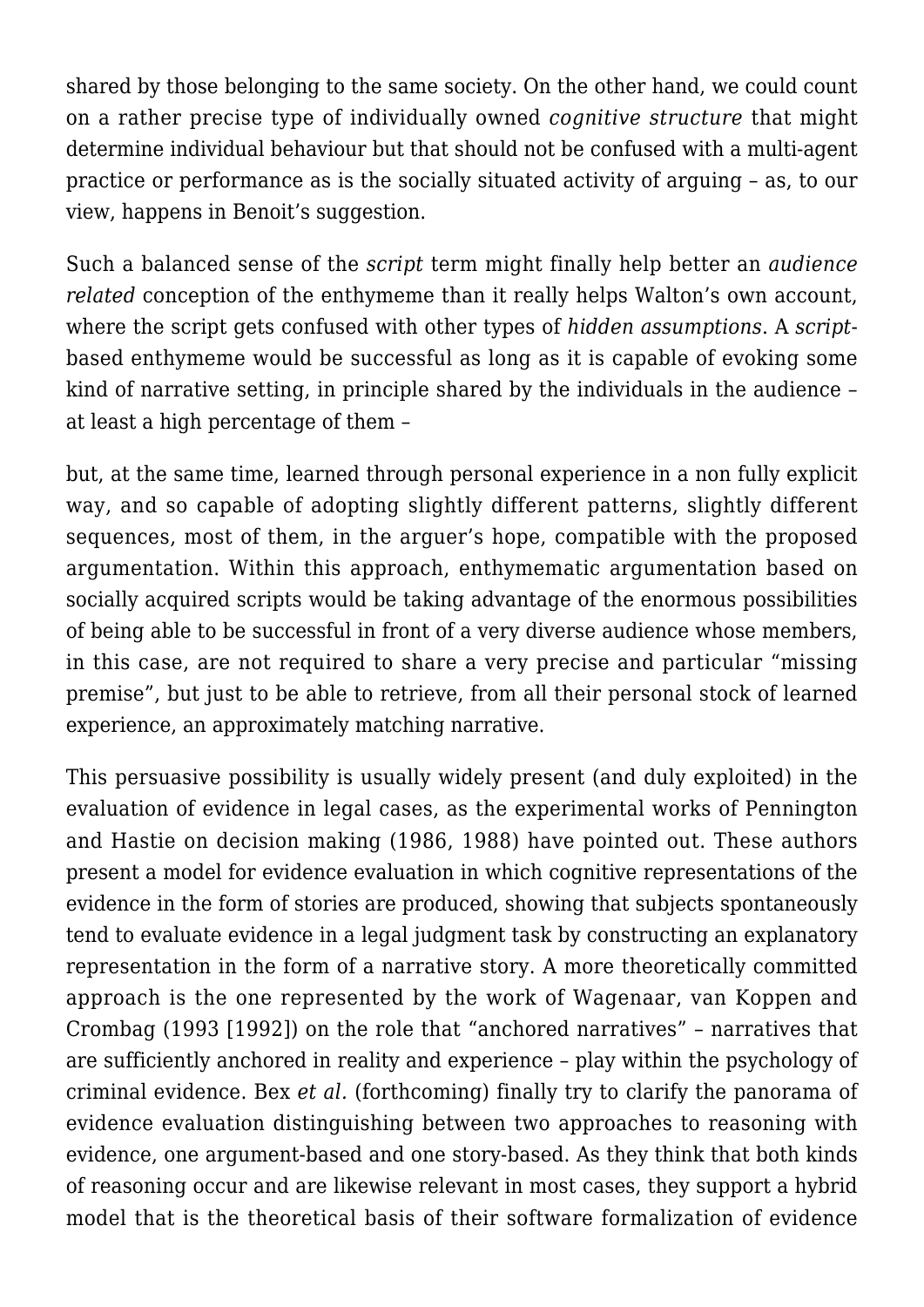evaluation in complex cases.

These modern approaches might shed light on discursive strategies that have been used for centuries in courts and assemblies. Thus, the legal speeches of

Lysias  $(4<sup>th</sup>$  c. BC) show cases in which the partial reconstruction of a plausible narrative – a story considered sufficiently *eikōs* (probable) or at least *eikoteros* (more probable) that the other part's account – becomes the basis of the defence or accusation. Taking in account the large and heterogeneous composition of the

juries in  $4<sup>th</sup>$  c. BC Athens - legal cases were conducted before 200 or more *dikastes* (Humphreys 2007) – the narratives used and reconstructed, that should allegedly match with the audience own experiences (their fairly overlapping *scripts*), had to recur to widely assumed social patterns. For example, Lysias' Defence Speech in the Eratosthenes Murder Case (Lysias I) takes advantage of such kind of socially patterned (stereotyped) conduct to interpret all the steps taken by the defendant during the day of the crime. A more interesting and complex case could be the one presented in Lysias XXV: a speech of defence against a charge for subverting the Democracy. In this case, belonging to the series of trials that took part after the defeat of the Tyrany of the Thirty (404 BC), Lysias wrote a speech for his client – defendants talked for themselves but were allowed to use speeches made by professional writers – in which he appealed to the audience vivid, recent and widely shared experiences in similar trials in such a way as to portrait his own case as deviant regarding *the usual script*: "Now, I consider that I have a strong justification in the fact that, if my accusers were able to convict me of personal wrongdoing, they would not charge me with the misdeeds of the Thirty" (Lysias, XXV, 5).

In this final example, the narrative cognitive structure (script) supposedly (hopefully for the defendant) present in the individual memory of the different members of the audience – socially acquired through their massive albeit particularized experiences in other trials where strong cases of "personal wrongdoings" have been presented – is used as a counterargument to weaken and rebut the accusation's account as unlikely.

#### **REFERENCES**

Andriessen, J., Baker, M., & Suthers, D. (Eds.) (2003). *Arguing to Learn: Confronting Cognitions in Computer-Supported Collaborative Learning Environments*. Amsterdam: Kluwer (CSCL Series).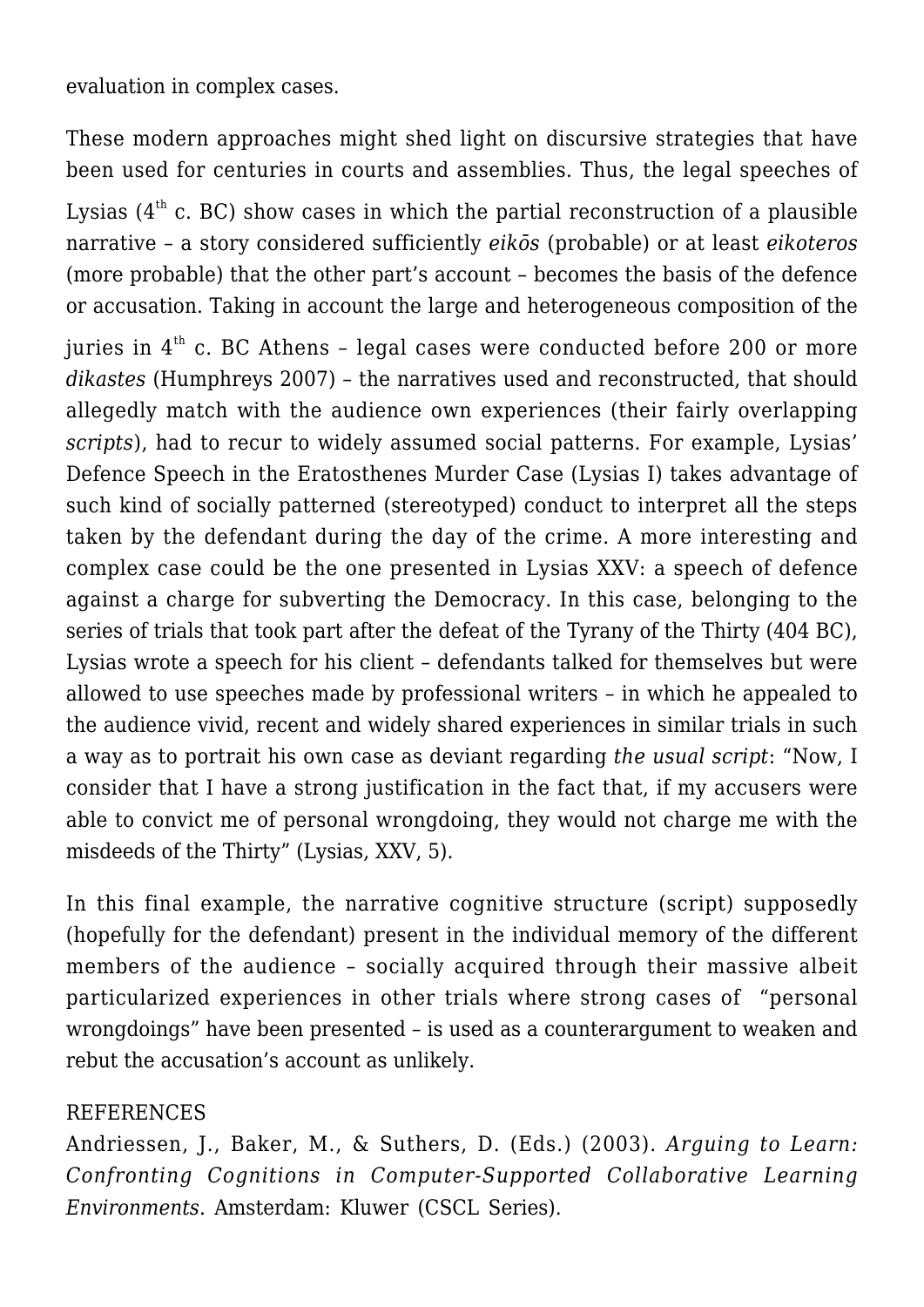Benoit, P. J. (1992). Characteristics of Arguing from a Social Actor's perspective. In W. L. Benoit, D. Hample & P. J. Benoit (Eds.), *Readings in Argumentation* (pp. 165-183). Berlin/New York: Foris Publications (Studies of Argumentation in Pragmatics and Discourse Analysis).

Bex, F. J. *et al.* (forthcoming). A Hybrid Formal Theory of Arguments, Stories, and Criminal Evidence. *Artificial Intelligence and Law*.

Bicchieri, C. (2006). *The Grammar of Society. The Nature and Dynamics of Social Norms*. Cambridge: Cambridge University Press.

Gagnon, J. H., & Simon, W. (1973). *Sexual Conduct: the social sources of human sexuality*. Chicago: Aldine Publishing Co.

Humphreys, S. C. (2007). Social relations on stage: witnesses in Classical Athens. In E. Carawan (ed.), *The Attic Orators* (pp. 140-213), Oxford: Oxford University Press (Oxford Readings in Classical Studies).

Kollar, I., Fischer, F., & Hesse, F. (2003). Cooperation scripts for computersupported collaborative learning. In B. Wasson, R. Baggetun, U. Hoppe & S. Ludvigsen (Eds.), *Proceedings of the International Conference on Computer Support for Collaborative Learning-CSCL 2003* (pp. 59-60), Bergen: InterMedia.

*Oxford English Dictionary* (1971). Oxford: Oxford University Press

Pennington, N. & Hastie, R. (1986). Evidence Evaluation in Complex Decision Making. *Journal of Personality and Social Psychology*, Vol 51(2), 242-258.

Pennington, N. & Hastie, R. (1988). Explanation-based decision making: Effects of memory structure on judgment. *Journal of Experimental Psychology: Learning, Memory, and Cognition*, Vol 14(3), 521-533.

Rouse, J. (2007). Social Practices and Normativity. *Philosophy of the Social Sciences 37*(*1*), 46-56.

Shank, R. C., & Abelson, R. P. (1977). *Scripts, plans, goals and understanding: An inquiry into human knowledge structures*. Hillsdale NJ: Earlbon.

*Supplement to the Oxford English Dictionary* (1987). Oxford: Oxford University Press

Vega, L., & Olmos, P. (2007). Enthymemes: the starting of a new life. In F. H. van Eemeren, J. A. Blair, C. A. Willard & B. Garsen (Eds.), *Proceedings of the Sixth Conference of the I.S.S.A.* (pp. 1411-1417), Amsterdam: SicSat.

Wagenaar, W. A., van Koppen, P. J., and Crombag H. F. M. (1993 [1992]). *Anchored narratives: The psychology of criminal evidence*. New York: St Martin's Press and Hertfordshire: Harvester Wheatsheaf, 1993. (Originally in Dutch: *Dubieuze Zaken: de Psychologie Van Strafrechtelijk Bewijs*, Amsterdam: Contact, 1992.)